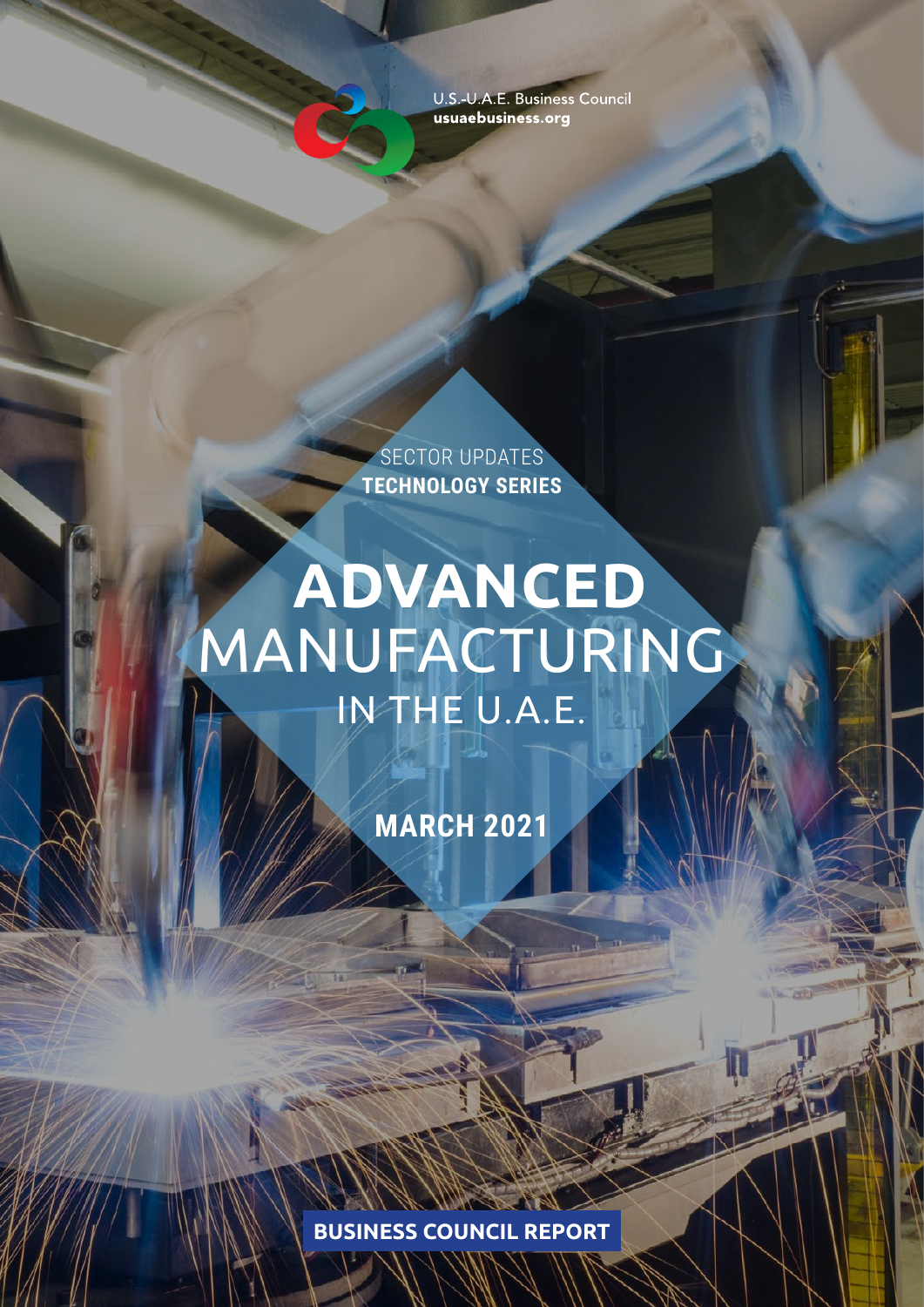## Authors

## **U.S. - U.A.E. Business Council**

The U.S.-U.A.E. Business Council is the premier business organization dedicated to advancing bilateral commercial relations. By leveraging its extensive networks in the United States and in the region, the U.S.-U.A.E. Business Council provides unparalleled access to senior decision makers in business and government with the aim of deepening bilateral trade and investment.

**usuaebusiness.org**

**@USUAEBizCouncil**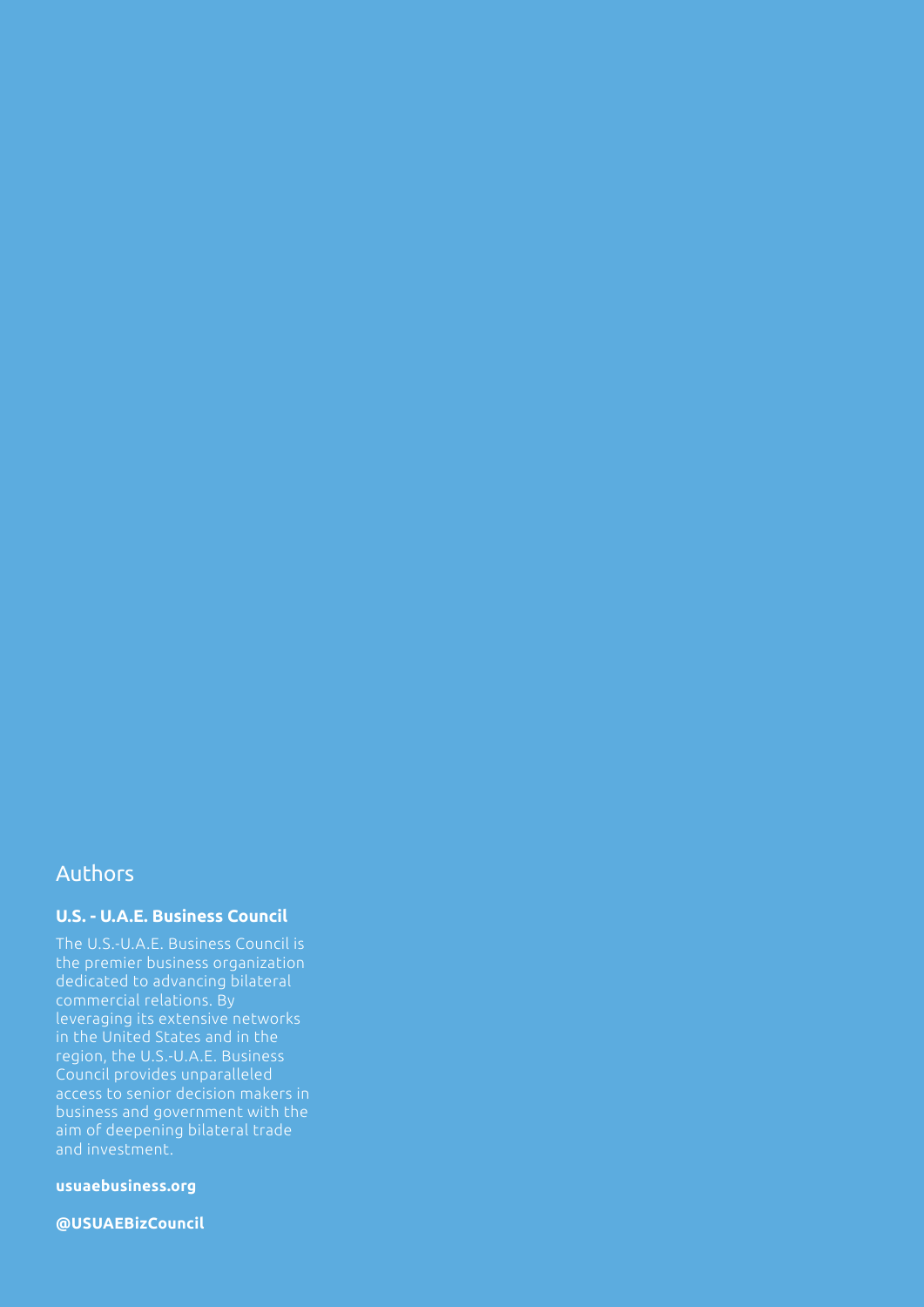The United Arab Emirates has long viewed the development of its manufacturing sector as a key component of its economic diversification strategy. Moreover, the country has launched a series of bold initiatives to not only grow this sector but also to become a global leader in advanced manufacturing. The Covid-19 pandemic has only reinforced this trend.

This study, the third in a series of reports about how the U.A.E. is harnessing the power of technology to transform its economy, reviews government initiatives in advanced manufacturing before delving into the innovative technologies driving change. Throughout, this study highlights the key U.S.- U.A.E. partnerships at the heart of the U.A.E.'s industrial transformation.

# A Strong and Growing Industrial Base

Over the past several decades, the U.A.E. has become an important producer of metals, building materials, petrochemicals, pharmaceuticals, consumer goods, and component parts for its growing aerospace and defense industry. In each sector, the U.A.E. is embracing cutting edge manufacturing processes to maximize efficiency and boost growth.

The U.A.E. benefits from several advantages that contribute to its success as a manufacturing hub. For instance, the U.A.E. enjoys a strategic location and world-class transporation infrastructure. It also offers relatively low taxes, business-friendly regulations, and the ready availability of energy, goods, and labor. The U.A.E. is building on these advantages to develop local industry, boost foreign investment, and become a leader in designing the future of advanced manufacturing.





#### **Mubadala Investments in Global Foundries**

At the same time that the U.A.E. has developed its indigenous manufacturing capabilities, it has made major investments in the U.S. manufacturing sector. For instance, GLOBALFOUNDRIES, the world's leading specialty foundry with two manufacturing facilities in New York state and a site in Vermont, is 100% owned by Mubadala Investment Company. Mubadala has invested \$12 billion in the GLOBALFOUNDRIES' FAB 8 facility in upstate New York's Capital Region, representing one of the largest public/private partnerships in New York's history. The company's Fab 8 facility located in Saratoga County, New York employs nearly 3,000 people and supports 18,000 indirect jobs in the region.

## U.A.E. Government Initiatives

Several national and Emirate-level initiatives demonstrate the U.A.E.'s ambitious and forward-looking goals in the manufacturing vertical.

At a national level, the U.A.E. Strategy for the Fourth Industrial Revolution was launched in September 2017 to advance innovation in future technologies in order to strengthen the U.A.E.'s position as an advanced industrial hub. This strategy has accelerated the U.A.E.'s adoption of advanced robotics and digitization.

# **The U.A.E. is an important producer of:**



**Metals** 



## Building Materials



Petrochemicals









Aerospace & Defense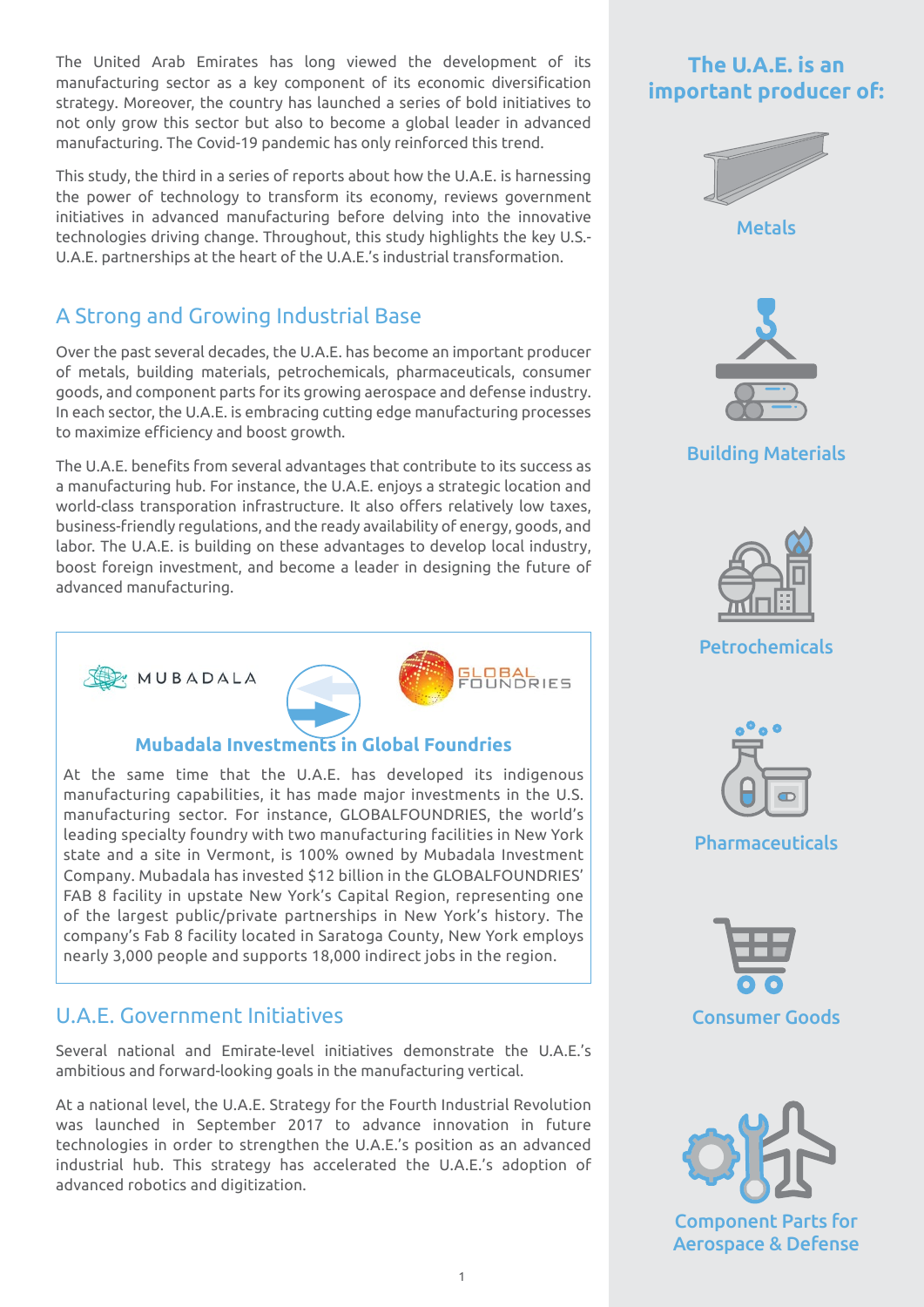Another initiative of the U.A.E., the Global Manufacturing and Industrialisation Summit (GMIS) was established in 2015 to build bridges between manufacturers, governments and NGOs, technologists, and investors in harnessing the Fourth Industrial Revolution's (4IR) transformation of manufacturing to enable the regeneration of the global economy. A joint initiative by the United Arab Emirates and the United Nations Industrial Development Organization (UNIDO), GMIS is a global platform that presents stakeholders with an opportunity to shape the future of the manufacturing sector and contribute towards global good by advancing some of the United Nations Sustainable Development Goals.

# 3D Printing

3D printing, also known as additive manufacturing, is one area in which the U.A.E. is advancing rapidly. With countless applications in sectors ranging from construction and aerospace to healthcare, 3D printing is poised to play a transformational role in the U.A.E.'s industrial development.

The adoption of 3D printing technologies is especially apparent in Dubai's construction sector. The Emirate, which has introduced a 3D printing strategy in line with its broader industrial strategy, is home to the largest 3D-printed building in the world. By 2030, Dubai aims to use 3D-printed materials for 25% of all new construction.

In Abu Dhabi, 3D printing has also been embraced in a variety of innovative ways. For instance, in 2019, Etihad Engineering, the Maintenance, Repair, and Overhaul division of Etihad Aviation Group, collaborated with 3D technology providers to open an additive manufacturing facility capable of producing and reducing the weight of cabin parts.



Healthcare presents yet another space in which the U.A.E. is applying 3D printing. In February of 2020, Dubai Health Authority opened a 3D printing lab to help DHA medical professionals test aortic valve implants, reconstructive surgery parts, and other medical devices.

Given the many valuable uses of 3D printing technology, the U.A.E. has taken an increasingly proactive approach to partnerships in the space. In July 2020, the Dubai government launched the 3D Printing Strategic Alliance, which will allow for coordination between government and 3D printing businesses in the case of crises. The strategy, which is being led by the Dubai Future Foundation, aims to boost the U.A.E.'s capacity to manufacture locally in an effort to mitigate supply chain strains, an especially important objective in the context of the coronavirus pandemic.

## Industry 4.0 & Digitalization

Digitalization in its many forms, including the application of Internet of Things technology, artificial intelligence, and blockchain, are also factoring heavily into the U.A.E.'s industrialization strategies.



Warsan Building in Dubai is the largest 3D-printed building in the world.



Dubai aims to use 3D-printed materials for 25% of all new construction.



DHA opened a 3D printing lab to test aortic valve implants, reconstructive surgery parts, and other medical devices.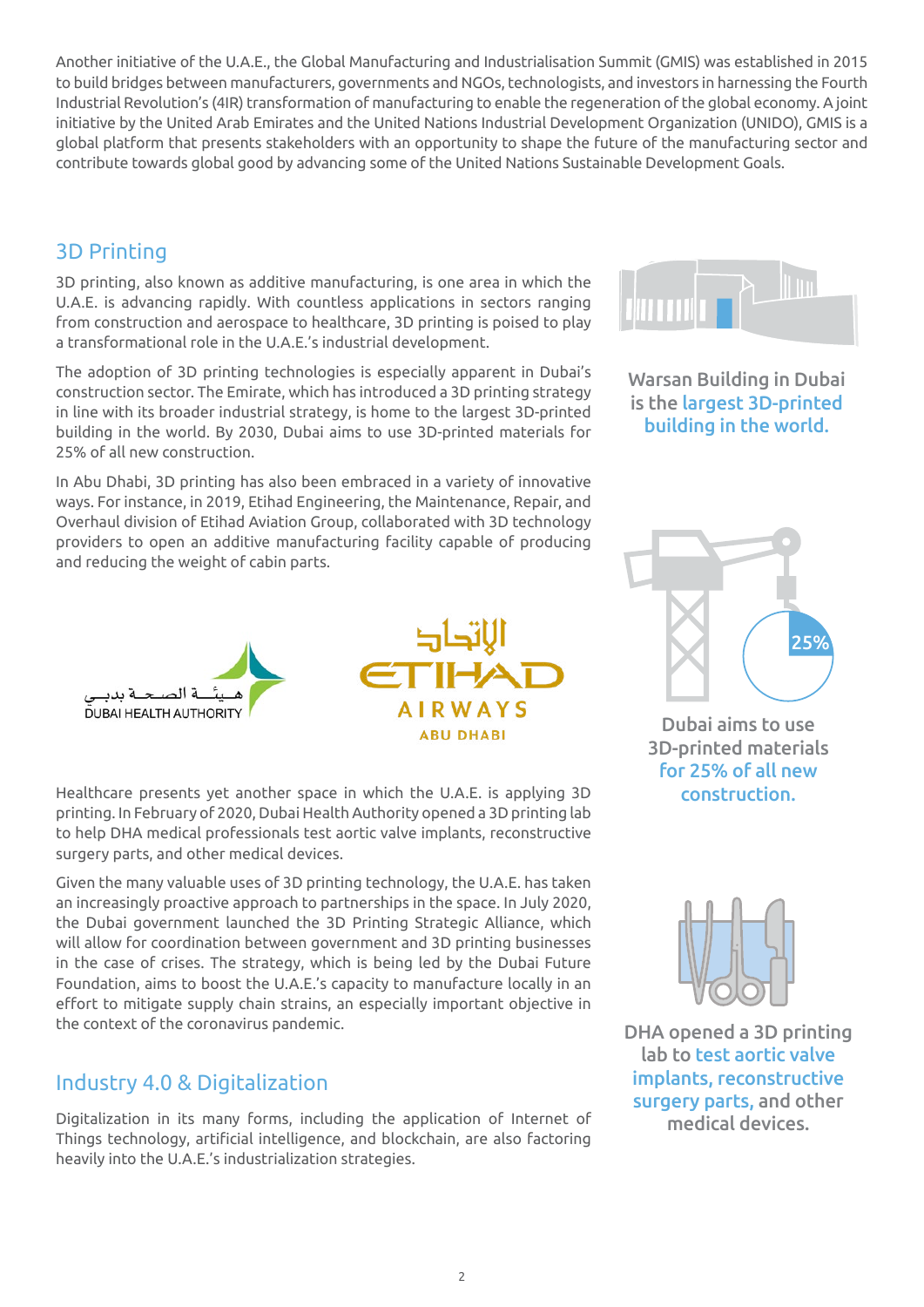





## **GE Aviation & Emirates Shape the Future of Flight**

GE Aviation and Emirates are working together to implement digital solutions for the future of flight. Rollout is nearing completion for GE's Flight Pulse application and electronic Flight Operations Quality Assurance (eFQQA) solution on Emirate's fleet of B777 and A380 aircraft. FlightPulse is a mobile app that provides pilots with data and analytics to help them fly more efficiently and help reduce carbon emissions. The eFQQA service uses flight data generated by the aircraft and its systems to help Emirates better manage their fleet, providing previously unavailable insight into their operations.

Emirates Global Aluminum, one of the world's largest premium aluminum producers, has played a central role in adopting digitalization to advance industry in the U.A.E. Owned equally by Mubadala Investment Company and the Investment Corporation of Dubai, EGA has long been a leader in innovation in manufacturing processes. In fact, for more than 25 years, EGA has used its own advanced aluminum smelting technology in every smelter expansion and retrofitting of older production lines. EGA's latest technology, the 10th generation, is amongst the most energy efficient in the world, and in 2016, EGA became the first U.A.E. industrial company to export its core process technology.







EGA is now actively progressing the use of Industry 4.0 technology throughout its operations. For example, EGA is maximizing performance at its Al Taweelah alumina refinery with the use of digital twinning—a system in which a virtual copy of a physical asset or product is used to simulate and model complex operations. EGA uses digital twinning to train new employees, optimize resources, and boost safety. EGA's technology development team continues to work with universities all over the world – including MIT – to combine the latest academic thinking with its industrial expertise.



## **Honeywell AI Partnership Drives Efficiency at ADNOC**

Abu Dhabi National Oil Company (ADNOC) is maximizing efficiency and managing refinery maintenance using Honeywell Forge software, which collects data and processes analytics in an AI model library. Honeywell Forge monitors performance indicators to improve operations over time and provides notifications when maintenance work is necessary. The partnership comes as part of ADNOC's 2030 innovation strategy and has already led to cost savings and increased reliability.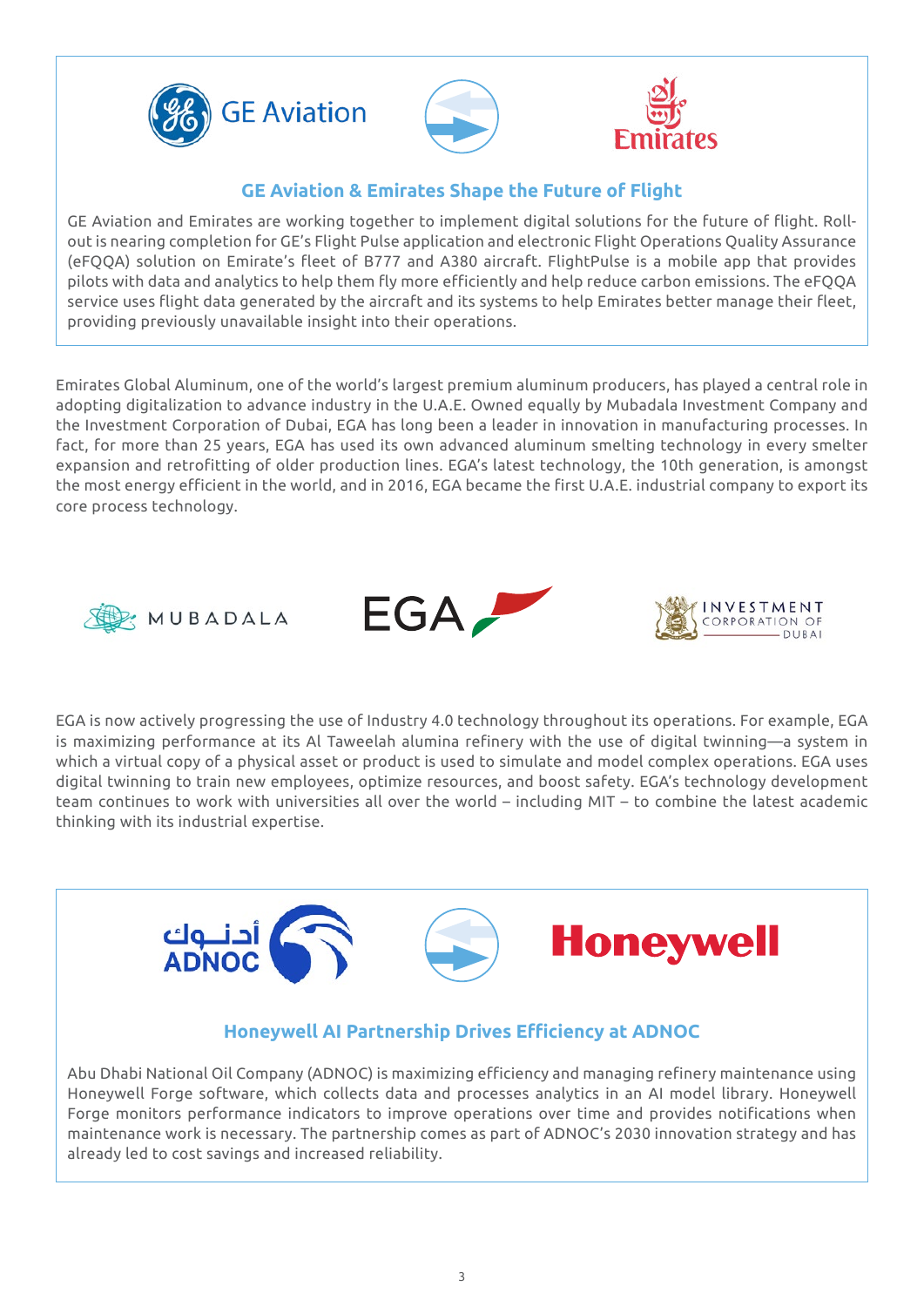## Robotics

Strata, the U.A.E.'s composite aero structure manufacturing leader, is helping to drive transformation in the global aerospace industry through investments in robotics. In 2019, Strata announced a collaboration with U.A.E.-based DGWorld to automate assembly operations such as drilling, reaming, and countersinking—all of which are critical in the production of aircraft components. Once the process is qualified, the robotics system will be integrated into Strata's production line. Strata's move towards automating production capabilities with the use of robotics alongside employees will reduce processing times and save costs, offering greater efficiency advantages for the company's global customers.



#### **Strata and Honeywell Mobilize to Produce PPE**

The adoption of robotics technology and use of advanced manufacturing capabilities allowed Strata to quickly pivot to producing N95 masks to help meet the U.A.E.'s demands for personal protective equipment (PPE) in the midst of the coronavirus pandemic. In partnership with Honeywell, Strata ramped up to full capacity production using its advanced technology to produce millions of the critically important masks.



In 2019, Strata announced a collaboration with U.A.E. based DGWorld to automate assembly operations such as drilling, reaming, and countersinking.



Robotics & advanced manufacturing allowed Strata to quickly pivot to producing N95 masks to help meet the U.A.E.'s demainds for PPE.

Exechon Enterprises, a joint venture between U.S. aerospace and defense giant Lockheed Martin, the U.A.E.'s Injaz National, and Sweden's Tecgrant AB is also advancing the role of robotics in the U.A.E.'s manufacturing sector. In 2017, Exechon introduced the XMini robot, the first machine tool built in carbon fiber. The XMini robot is now used by Refco Metals of Al Ghurair Group, a U.A.E. autopart supplier for leading brands like Ford.







### XMini Robot

first machine tool built in carbon fiber, is now used by Refco Metals of Al Ghurair Group, a U.A.E. autopart supplier for leading brands like Ford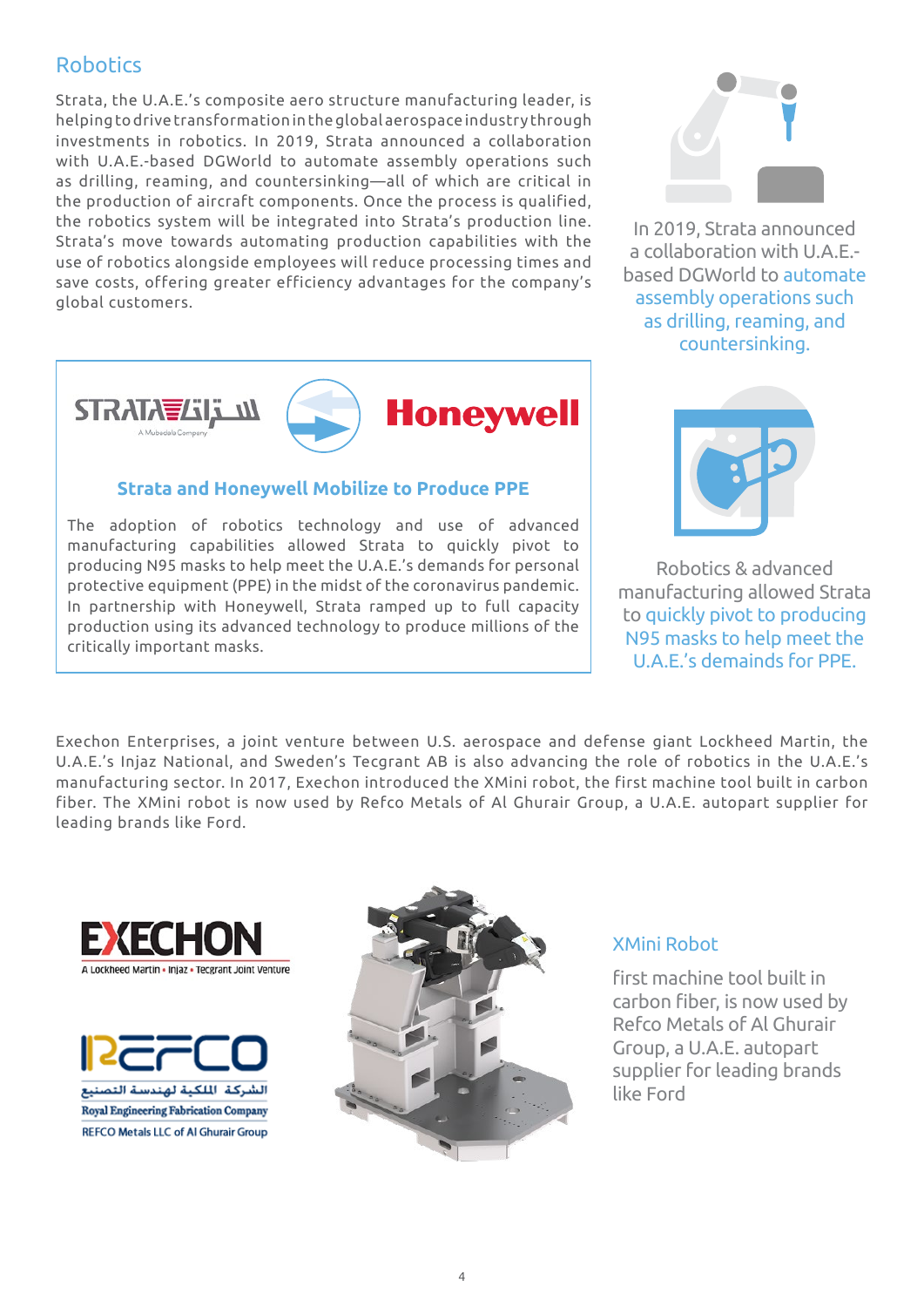# **Looking Ahead**

The Covid-19 pandemic, which demonstrated the fragility of global supply chains, only reinforced the U.A.E.'s desire to build up its domestic manufacturing sector. In this spirit, in July 2020, Abu Dhabi's Department of Economic Development outlined investment opportunities in 27 fields to boost local manufacturing of basic consumer and industrial products in a push towards self-sufficiency.

At the same time that the pandemic reinforced the U.A.E.'s industrial push, the pandemic has led the U.A.E. to accelerate its ongoing efforts to leverage technology to diversify its economy and move even faster toward a knowledge-based economy. In July 2020, the U.A.E. appointed His Excellency Sultan Al Jaber, the head of Abu Dhabi National Oil Company (ADNOC), to a newly created position, the U.A.E. Minister of Industry and Advanced Technology. Both the name of this Ministry and the appointment of one of Abu Dhabi's most visionary businessmen to its head reflect the importance that the U.A.E. is placing at a national level to revolutionizing industry through the adoption of groundbreaking technologies.

As such, expect the U.A.E. to play an ever-more prominent role in the future of manufacturing in the coming years. Moreover, expect leading U.S. companies to stand side by side with the U.A.E. as it does so.